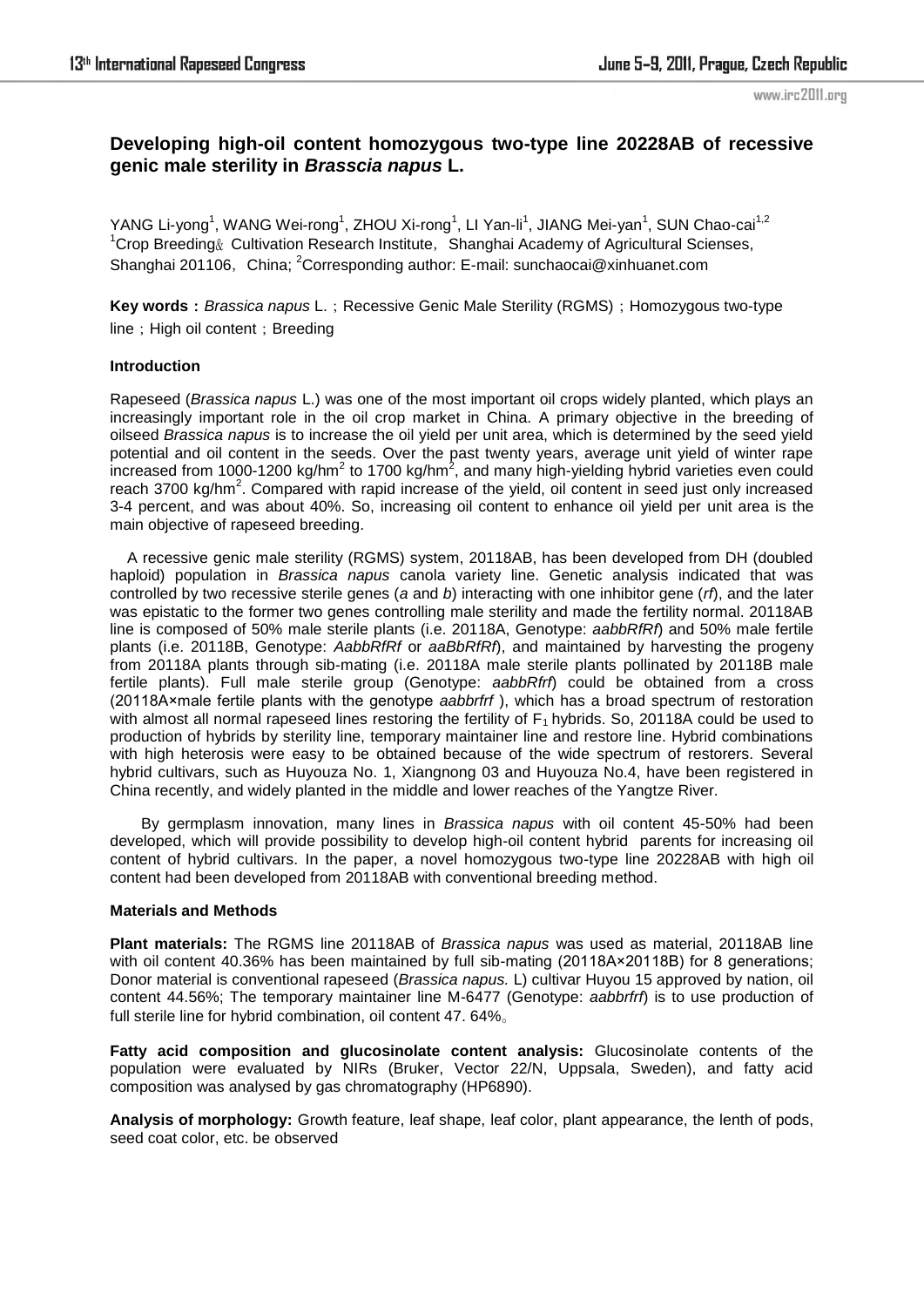**Yield determination:** The yield of two hybrid combinations are from statistical analysis of Shanghai regional rape test in 2009 based on multi-site tests.

## **Results**

### **Development of high-oil content of homozygous two-type line 20228AB**

A cross (20118B×Huyou 15) was made and selfed, and then the male sterile plants from  $F<sub>2</sub>$  population was backcrossed with Huyou 15, and selfed. By quality analysis, the male sterile plants from the generations with high-oil content were continuously backcrossed with Huyou 15 four times by BCF<sub>2</sub> population. The male fertile plants from the generations with high-oil content was selfed, 2 among 8 genotypes showed 3:1 segregation ratio, one genotype 16:1, and the others full fertility. Sib-mate was made between the male sterile and male fertile plant from the segregation population. The generations could show 3:1 or 1:1 segregation ratio, the group from sib-mating showing 1:1segregation ratio could be a new homozygous two-type line (fig.1).

#### **The morphology and quality traits of homozygous two-type line 20228AB**

The agronomic characters of 20228AB were similar to Huyou 15's because of continuous backcross. Plants are semi-upright or creeping growth in seedling stage. The color of leaf and stalk are green, flower yellow. The color of seed is black and brown. Plant high is about 160 cm. Plants have over 8 branchs at podding stage.

By the analysis of quality, oil content of 20228AB is 47.3%, erucic acid content 0.17% and glucosinolate content 20.34µmol/g.

### **Utility of homozygous two-type line 20228AB**

Two hybrid combinations (Huyouza No.7 and Huyouza No.8) were developed with homozygous twotype line 20228AB in 2007(Fig.2). The yield of Huyouza No.7 increased 8.9% than Huyou 15(CK) in 2009 Shanghai rapeseed regional test, and Huyouza No.8 20.5%.

By the analysis of quality, oil content of Huyouza No.7 is 47.76%, and Huyou No.8 50.12%, their erucic acid content and glucosinolate content conform to the national double low standard. So, it was believed to have the potential to produce more commercial hybrids because of 20228AB with the high general combining ability and high-oil content (Table 1).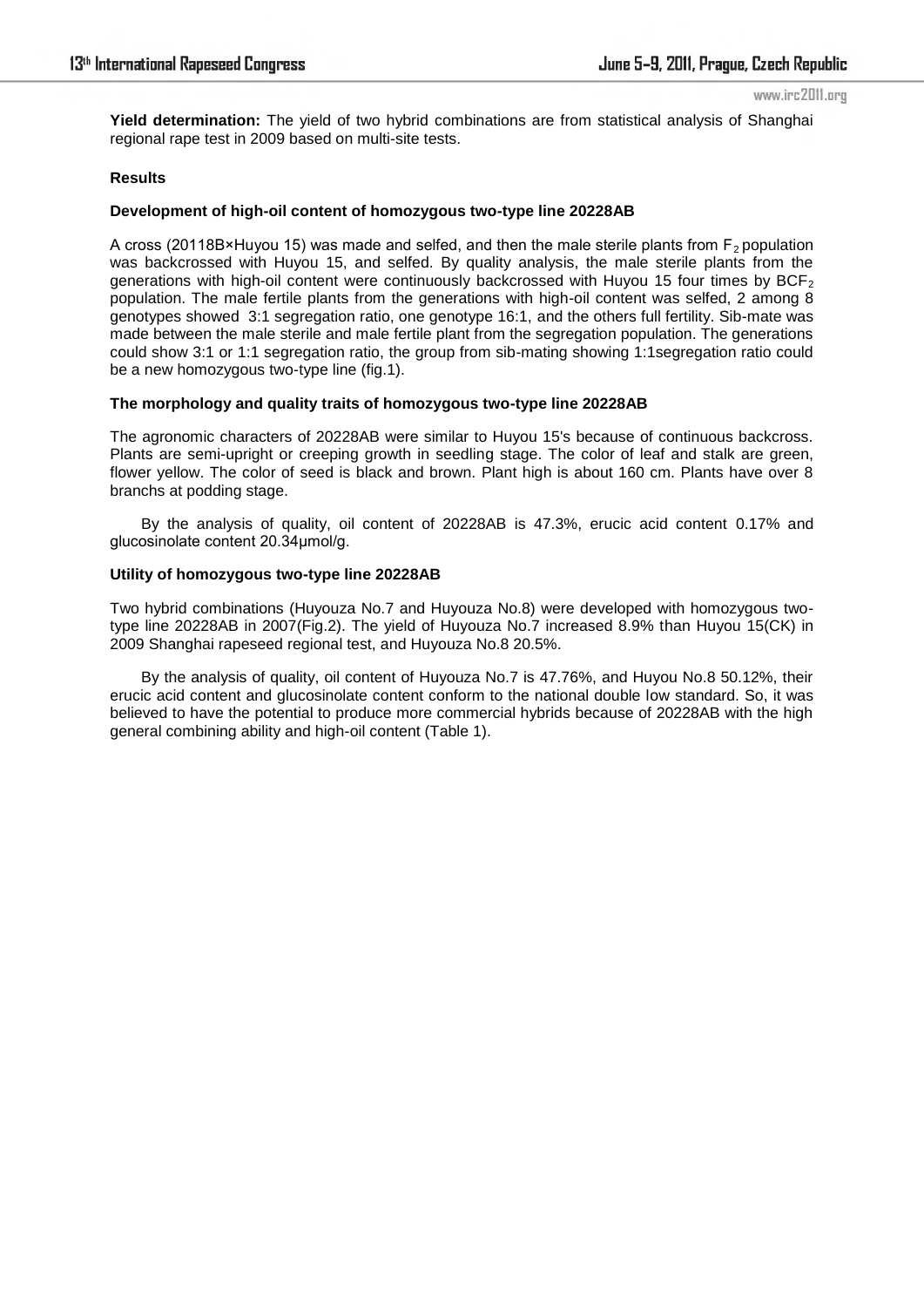## **Discussion**

A key problem in utilizing heterosis in rapeseed breeding is that of producing hybrid seeds economically. A recessive genic male sterility (RGMS) system 20118AB has some advantages, such as stable and complete male sterility, rich sources of cytoplasm, and high yield of producing hybrid seeds. So, more attention has been paid on it. However, it is difficult to develop new homozygous twotype line and temporary maintainer line by the conventional breeding method because of the male sterility controlled by three genes.

To obtain high-oil content homozygous two-type line, an effective backcross was studied in this paper. The results showed that it was feasible to develop high-oil content homozygous two-type line by the continuous backcross of  $BCF<sub>2</sub>$  population. The male sterility of 20118AB was controlled by three genes, and oil content of seed by quantitative trait genes, so sample size for segregation population should be properly increased in order to obtain the objective. By the analysis of quality, high-oil content homozygous two-type line could be effectively obtained through increasing the pressure of choice for oil content. Oil content was controlled by nuclear gene, and yet affected by cytoplasmic gene, so genetic effects of cytoplasmic gene were noted in the course of backcross.



F: Fertility Plants; S: Steriltiy Plants

**Fig.2 Breeding of two hybrid combinations by using 20228AB as sterility line**